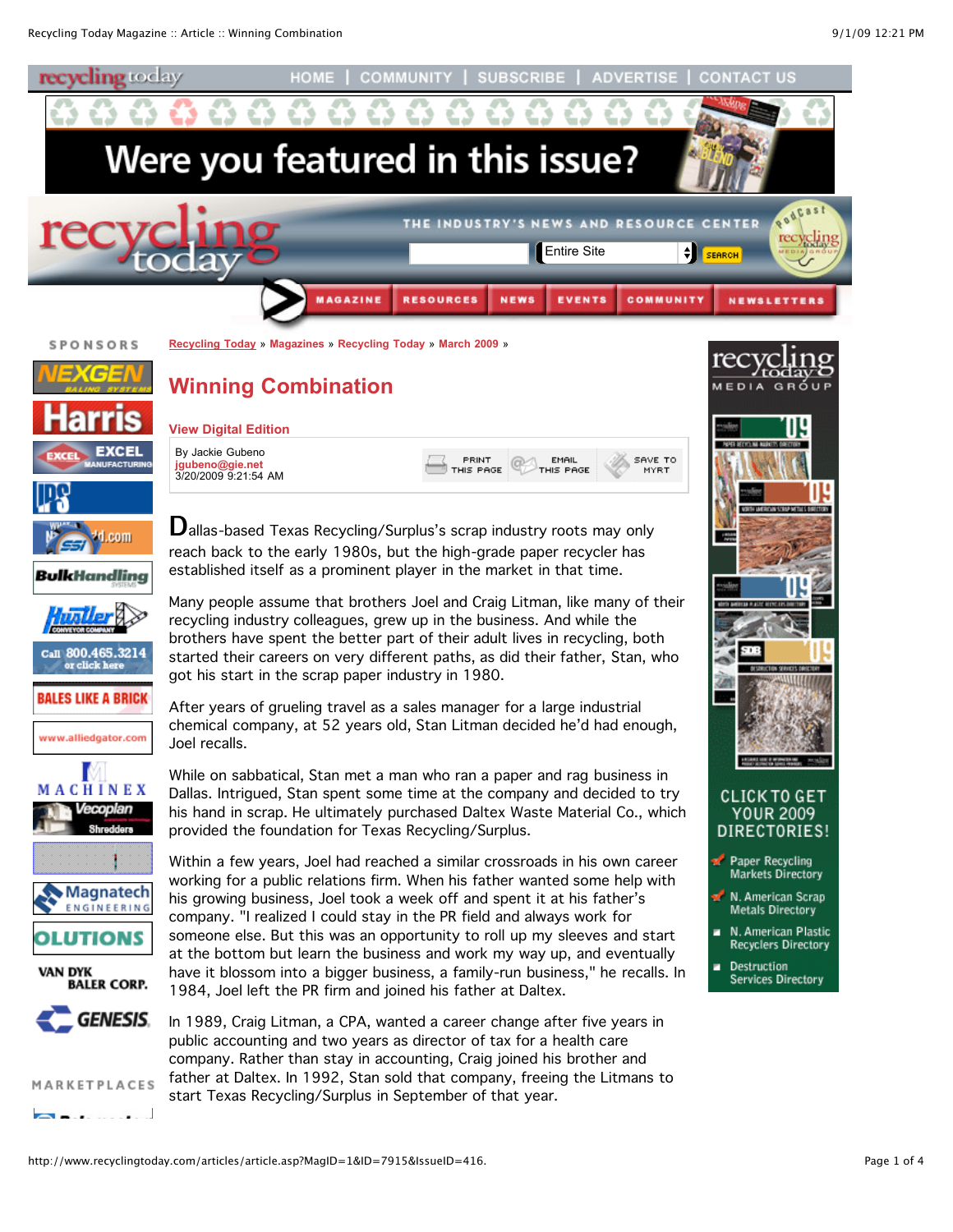# **B** Balemaster

 $60<sub>1</sub>$ 

For the Litmans, working together—and working for themselves as business owners—has been liberating and rewarding. "It's your business, and you make the decisions," Craig says.

# **RAPID EXPANSION**

Texas Recycling/Surplus has spread beyond its original plant. Action Shred of Texas, the company's secure document destruction business, is located in a separate building. The company also has a third facility that houses a plastic recycling operation and two nearby auxiliary warehouses. The company started with just three employees—Stan, Joel and Craig—and all had an equal part in the company until Stan passed away in 2003. The company has grown to 75 employees today.

The operation recycles high grades of paper—office pack and deinking grades—that are supplied mostly by industrial accounts and commercial printers.

While Texas Recycling focuses on high grades, it has diversified its operations throughout the years to include processing of some bulk grades —OCC (old corrugated containers), ONP (old newspaper) and mixed paper. "Our account list has grown, but the focus has always been the high grades," Joel says.

However, Texas Recycling is quick to adjust to meet its customers' changing needs. The company added the secure destruction operation in 2005 to meet growing demand from its customers and to capture more office accounts. In addition, Texas Recycling has expanded to handle plastics as well. "A lot of our paper accounts had plastic. They were looking to do something with their shrink wrap in particular," Craig says. Now the company accepts a variety of post-industrial plastic, including PET (polyethylene terephthalate) and PVC (polyvinyl chloride).

### MAKING IT PERSONAL

According to the principals of Dallas-based Texas Recycling/Surplus, sometimes the old-fashioned way is the way The company enjoys an active export to go when it comes to communication. In addition to emphasizing face time with customers and suppliers, Texas Recycling has no voice mail system, opting instead to take messages in person.

"We've made a commitment to that, and voice mail is not even an option here," Joel Litman says.

In an often automated communication world, Joel says the personal touch has been positively received by the company's customers. "When you have live people on the phones, you know that a message is being taken," Joel says. He adds that he hears the Texas Recycling's buyback center accepts peddler traffic, which brings in ONP and UBCs (used beverage containers).

trade with its southern neighbor, Mexico, and also does business through brokers to Asia, particularly with its plastics. "We are really blessed geographically with where we are," says Joel. "There are a lot of mills in the South and Southwest, and Mexico is so close."

Joel says Texas Recycling's twin focus on service and quality help it take advantage of its location. "We consider our niche to be high-level customer service and producing a quality pack," he says. "When we sell material to a mill, when they ask for 'X,' we make sure they get 'X.' "

The Litmans' companies also have been members of the Paper Stock Industries (PSI) and Gulf Coast chapters of ISRI (Institute of Scrap Recycling Industries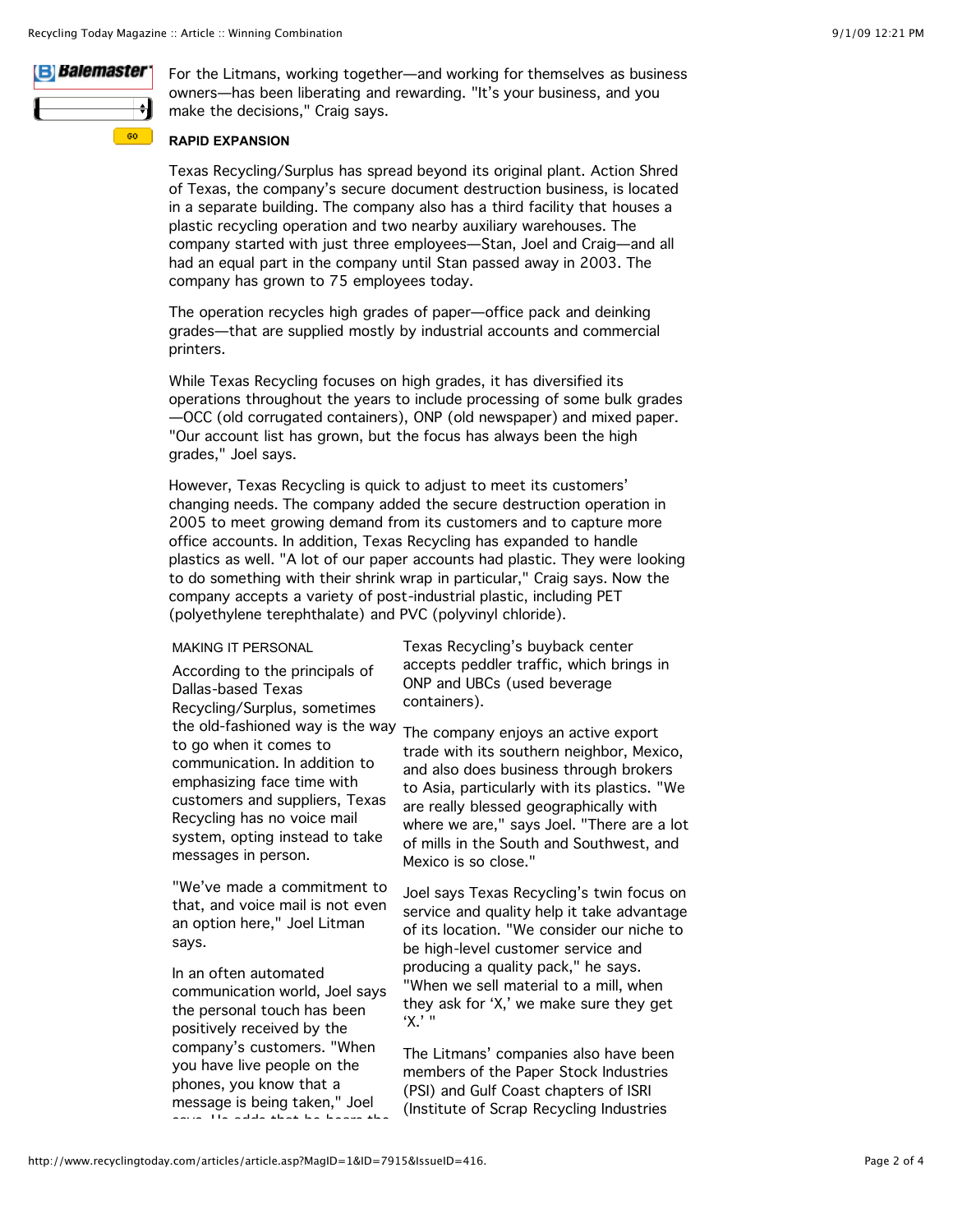says. He adds that he hears the same complaints about "voice mail jail"—the sometimes endless menus and confusing options those callers can encounter trying to navigate a voice mail system—from Texas Recycling's suppliers and customers. "It gets very frustrating," he says.

Joel's brother Craig adds that

the nature of the business makes **THE EXTRA MILE** talking to a live person all the more important. Having people fielding calls helps give customers a sense that their needs are being addressed immediately, Craig says. "If a customer has a hot job, or their machine breaks and they need pickups, you can't tell a voice mail that and get an instant response," he says.

Inc.), and Action Shred is a NAID (National Association for Information Destruction) member. Joel is currently secretary-treasurer of PSI; Stan was PSI president in the mid-1990s. "When we got into the business, and even today, we've found these trade organizations to be great resources for networking and industry information, whether it be with industry peers or vendors. They have helped us grow."

The Litmans believe it's the company's approach to customer service that sets it apart in the field of its competitors. "Craig and I came from businesses where the firms were first-class operations all the way and very people oriented. Our father came from the same style company," Joel says. "We work hard every day to bring that here. Some refer to us as the quality guy in town."

A notable difference in an industry that is increasingly dominated by hightech communication is Texas Recycling/Surplus's aversion to voice mail, which the company has purposefully eschewed in favor of taking messages in person. "There is no voice mail—both of us despise it," says Craig of the attitude he and Joel share toward voice mail. (See sidebar, "Making it Personal," below.)

A little extra attention to customers can make a big difference in today's uncertain economy.

# **POISED TO THRIVE**

Since its founding, Texas Recycling/Surplus has seen the paper market peak and slump in the mid-1990s. It also has enjoyed the record-high prices fetched until the economic downturn of late 2008.

Joel says this current downturn is likely to reeducate people about recycling as a business. "People are realizing now that it's a for-profit business and that it's more than just collecting, which is all they are exposed to," he says.

Even with the market downturn, Joel says he expects the global trade to remain a major factor in the industry. "Export destinations are still such a large consumer—the bar has been set," he says. "Domestic mills can't handle all the material—they're shutting down their machines, and the majority of new machines is overseas."

A key element to riding out a down market is being proactive, says Craig. "You can't sit and wait," he says.

As a biking enthusiast, Craig says he knows the best way to increase his mileage is to get lean. "That's how you get to the next level," he says. "And that's what we need to do here as a company."

Joel adds that the same characteristics that help him as a long distance runner—endurance and perseverance—will also help the business succeed